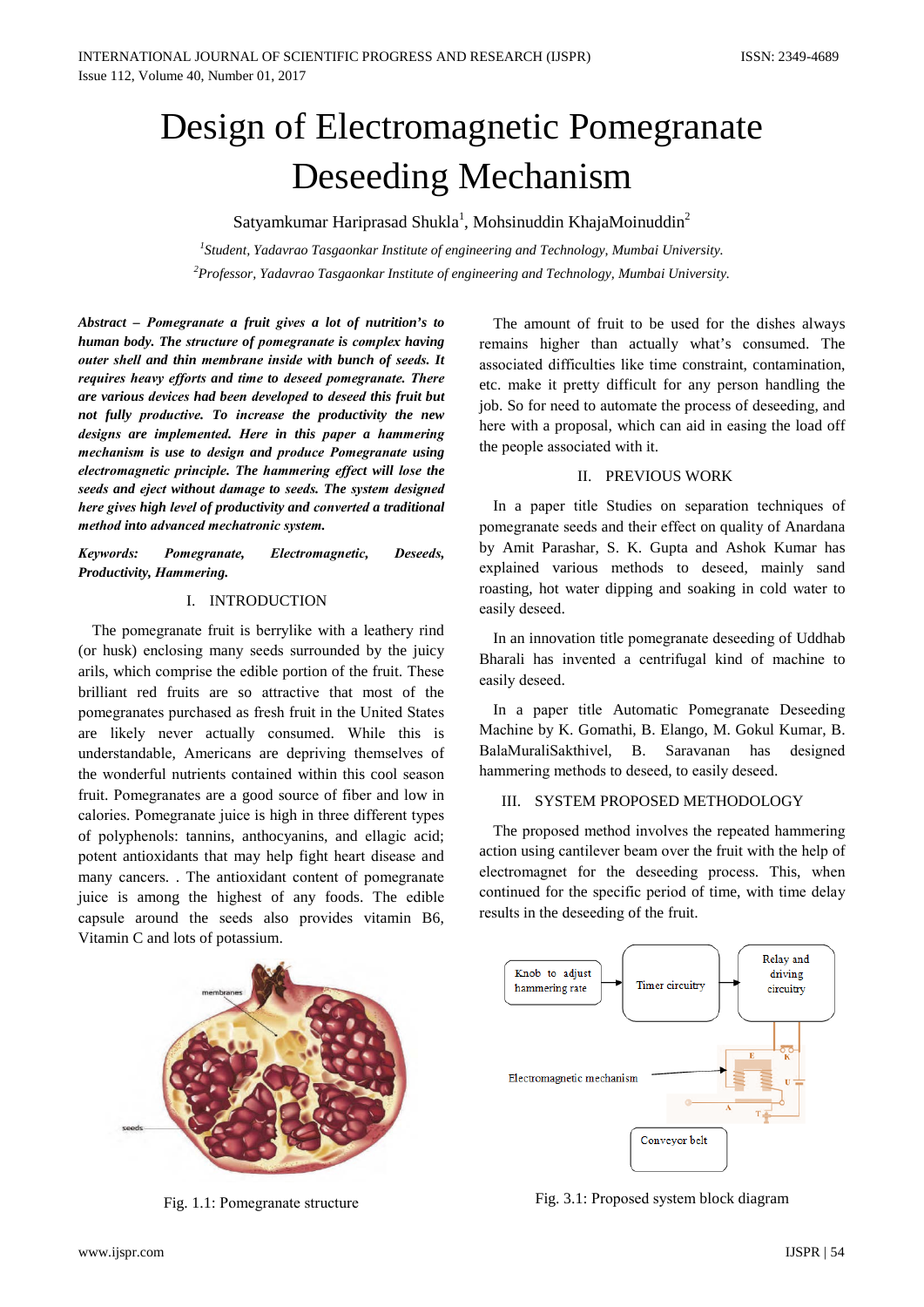It is a low cost deseeding method and easy to maintain. It is well-suited for domestic purpose. The machine consumes less power. It is compact and occupies less floor space.

# **IV. SYSTEM IMPLEMENTATION**

The system is designed so that it can perform for deseeding and packaging of pomegranate with single operator.



Fig. 4.1: Proposed system implementation

Proposed System depends upon the work expected from the different section of the project. The repeated application of the force over the outer hard skin of the fruit with accurate time delay results in the deseeding process. As the fruit is placed on the specially designed bowl it ensures the deseeding process without any damage to the edible part, the arils. The hammering action over the fruit is established with the help of a cantilever beam and an electromagnet setup.

The electromagnet repeatedly get energized end de-energized with a time delay. This results in the attraction and repulsion of the cantilever beam towards the electromagnet. During the electromagnet's de-energized state, with the greater force, the cantilever beam hit the fruit. The above repeated action, for certain period of time, results in the complete deseeding of the fruit. The only thing that the human being has to do is to place the fruit over the designed bowl or place series of fruits in the conveyor setup.



Fig. 4.2: Electromagnet placement

### V. ELECTRONIC CIRCUITRY

Astable timer, these circuits are not stable in any state and switch outputs after predetermined time periods. The result of this is that the output is a continuous square/rectangular wave with the properties depending on values of external resistors and capacitors. Thus, while designing these circuits following parameters need to be determined:

- 1. Frequency (or the time period) of the wave.
- 2. The duty cycle of the wave.

The key external component of the astable timer is the capacitor. An astable multivibrator can be designed as shown in the circuit diagram (with typical component values) using IC 555, for a duty cycle of more than 50%. The corresponding voltage across the capacitor and voltage at output is also shown. The astable function is achieved by charging/discharging a capacitor through resistors connected, respectively, either to VCC or GND. Switching between the charging and discharging modes is handled by resistor divider R1-R3, two Comparators, and an RS Flip-Flop in IC 555. The upper or lower comparator simply generates a positive pulse if VC goes above 2/3 VCC or below 1/3 VCC. And these positive pulses either SET or RESET the Q output.

The time for charging C from 1/3 to 2/3 Vcc, i.e.,

ON Time =  $0.693$  (RA + RB) C

The time for discharging C from 2/3 to 1/3 Vcc, i.e.

OFF Time = 
$$
0.693
$$
 RB. C

To get the total oscillation period, just add the two:

 $Tosc = 0.693$ .  $(RA+RB)$ .  $C + 0.693$ .  $(RB)$ .  $C = 0.693$ .  $(RB)$ .  $C = 0.693$ .  $(RB)$ .  $C = 0.693$ .  $(RB)$ .  $C = 0.693$ .  $(RB)$ .  $C = 0.693$ .  $(RB)$ .  $C = 0.693$ .  $(RB)$ .  $C = 0.693$ .  $(RB)$ .  $C = 0.693$ .  $(RB)$ .  $C = 0.693$ .  $(RB)$ .  $C = 0.693$  $= 0.693$  (RA + 2RB). C

Thus.

$$
Fosc = 1/\text{Tosc} = 1.44/(RA + 2RB).C
$$

$$
Duty cycle = RA + RB / RA + 2RB
$$



Fig. 5.1: Proposed system implementation